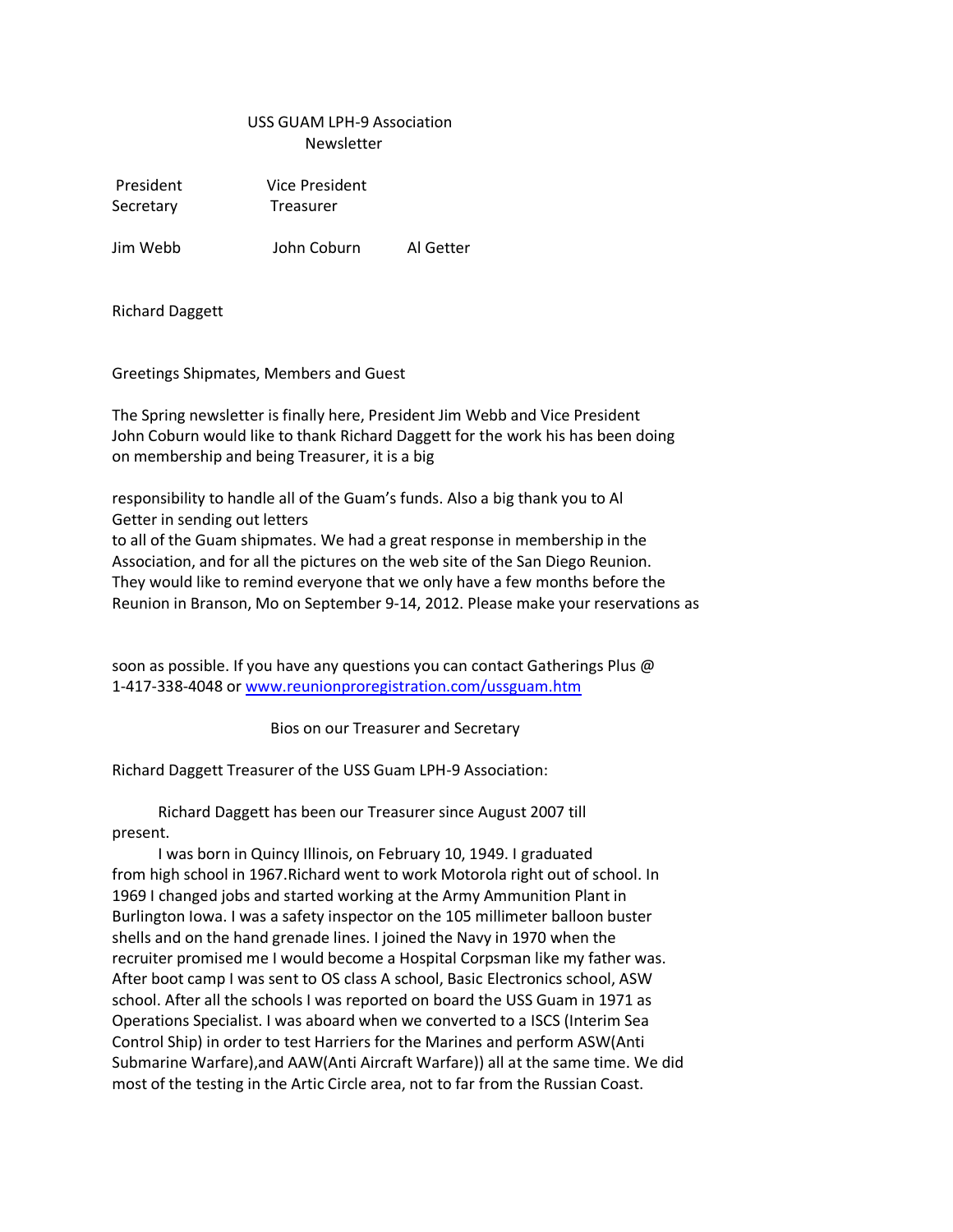We had Russian Trawlers (fishing boats with too many antennas and radars for fishing.) We also had Russian aircraft (Bears) flying over just about every day.

After our second trip to the Artic, I began having pains in the small of my back. The Navy Doctor's said I had contacted a rare disease called Marie Strumple Spondelitis. They said it was caused from being exposed to extremely cold tempetures.I was discharged Honorably with a 40% disability in 1974, it was

raised to 100% in 1998.

On February 17th 1979, I married Debbie. We had 6 children, Roberta,

Laura, Robert, Rachael, Catherine and Art. Our youngest son Art died when his truck was hit by a Semi, June 13th 2000. Just two weeks after graduating from high school.

 After being discharged from the Navy I went on to college. After college, I worked as a City Jail Superintendent for 2 years. Went onto work for the Post Office in 1983 until 1998 and at that time I broke my neck and retired from the Post Office. Since that time I joined NARFE9 (National Active and retired Federal Employee's Association.) This is the only group that fights to protect the earned benefits of the Federal Employees. I became the Missouri President from 2004-2006.I was responsible for the 8000 members in Missouri. I spent a lot of time talking to politicians. I am still on the Executive Board Missouri, so if there is any other retired or current employees of the Federal Government in our Guam Association give me a call and I will be glad to explain the benefit of joining NARFE.

#### \*\*\*\*\*\*\*\*\*\*\*\*\*\*\*\*\*\*\*\*\*\*\*\*\*\*\*\*\*\*\*\*\*\*\*\*\*\*\*\*\*\*\*\*\*\*\*\*\*\*\*\*\*\*\*\*\*\*\*\*\*\*\*\*\*\*\*

 Al Getter Secretary of the USS Guam Association LPH-9: Allen H. Getter (Al) Born September 1, 1947 Detroit, Michigan Enlisted: Navy June 5, 1967 after one year on college –Highland Community College, Attended Great Lakes Naval Training Center for Boot Camp (6-5-67)-(8-18-67) Report aboard the USS Guam LPH-9 as a Seaman Apprentice- (12-30-67) San Juan, Puerto Rico.Worked in the Personnelman.Was awarded USS GUAM

Sailor of the Month (February 1970).

Departed the USS Guam as a Personnelman 2nd Class- (6-29-1970) Canal Zone, Panama after Earthquake Relief Mission. Became a Shellback when we crossed the equator on (6-10-1970). Reported for Shore Duty at EPDOPAC (Enlisted Personnel Distribution Office Pacific Fleet) North Island San Diego area since Leaving the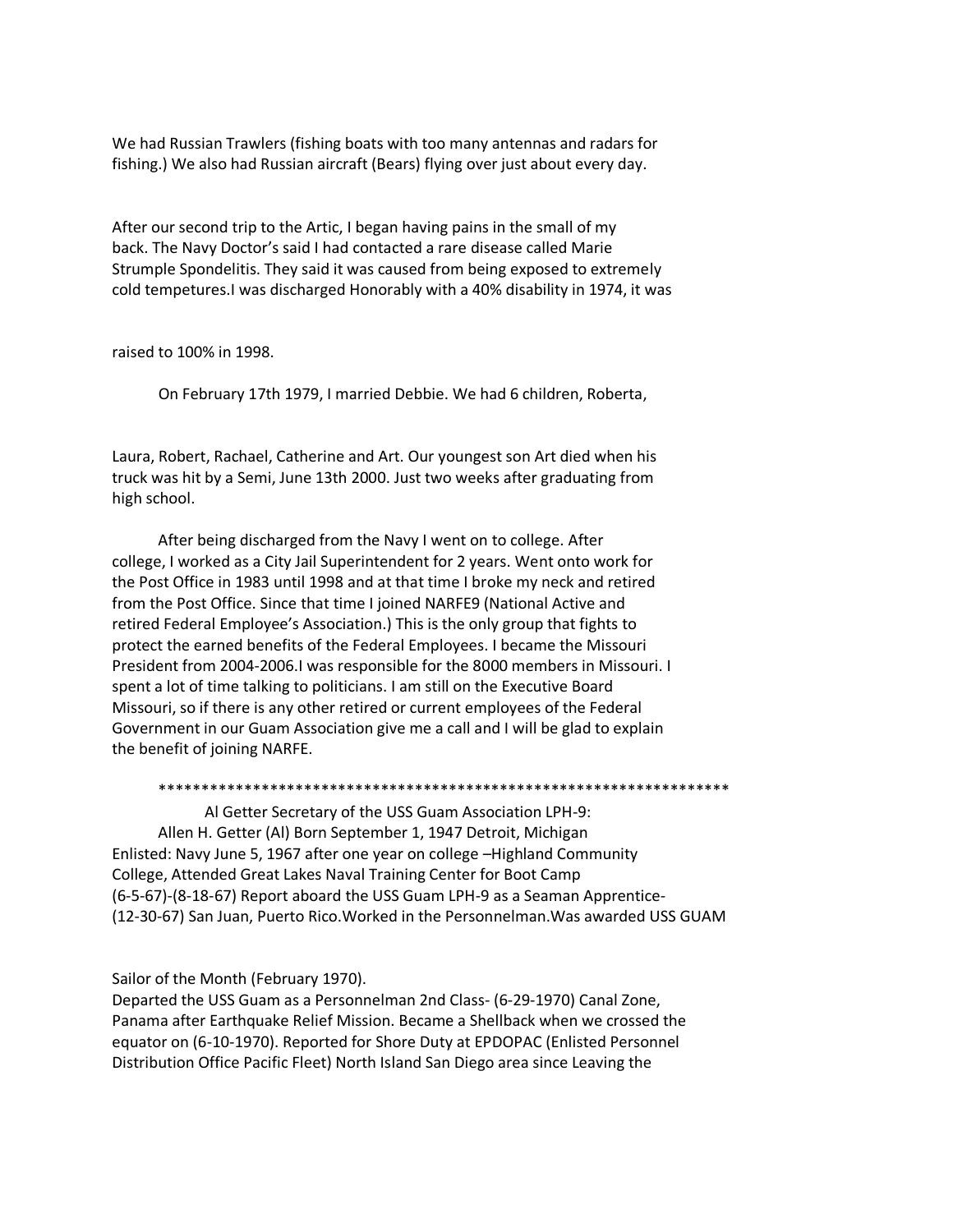Navy.

 Work/ Education History: Editorial Assistant at KSDO News & talk Radio San Diego ('71-'73) Attended San Diego City College ('73-'76) (received AA Degree)

 City of San Diego- Dial-A-Ride Dispatcher (Special Transportation for Seniors & Handicapped)

1976-1979

 Greyhound Bus Lines (Driver – Shop Stewart) ('79-'88) San Diego Trolley-(Train Operator – Shop Stewart) ('88-'03) …Retired

June 2003

Married to his lovely Wife Joanne April 9, 1983 they have the cutest

little doggy girl Shawna

 USS GUAM LPH-9 Association Membership: Member since August 3, 2003 Secretary Since: August 17, 2006

"From An Honorary Members Point of View"

~~~~~~~~~~~~~~~~~~~~~~~~~~~~~~~~~~~~~~~~~~~~~~~~~~~~~~~~~~~~~~~~~~~~~~~~~~~~~

My husband Rich (Zim) was a Plank Owner abroad the USS Guam LPH-(and

he was also a Plank Owner in the in the Association. We were at the very first reunion and decommissioning of the ship. We were reunited with many long lost shipmates whom some of them we hadn't been in touch With for as many as twenty (20) years. That was the start of a tradition that has lasted until present. We attended all but one reunion (Mobil, Al)

 As of 2010 , attends in spirit and I couldn't stay away from our "Guam Family" so I continued to attend the reunions out of deep respect and love

for our Associations members.

 I can't begin to describe the emotions I felt when the membership voted to make me An Honorary Member. Pride, Love and knowing I truly was a part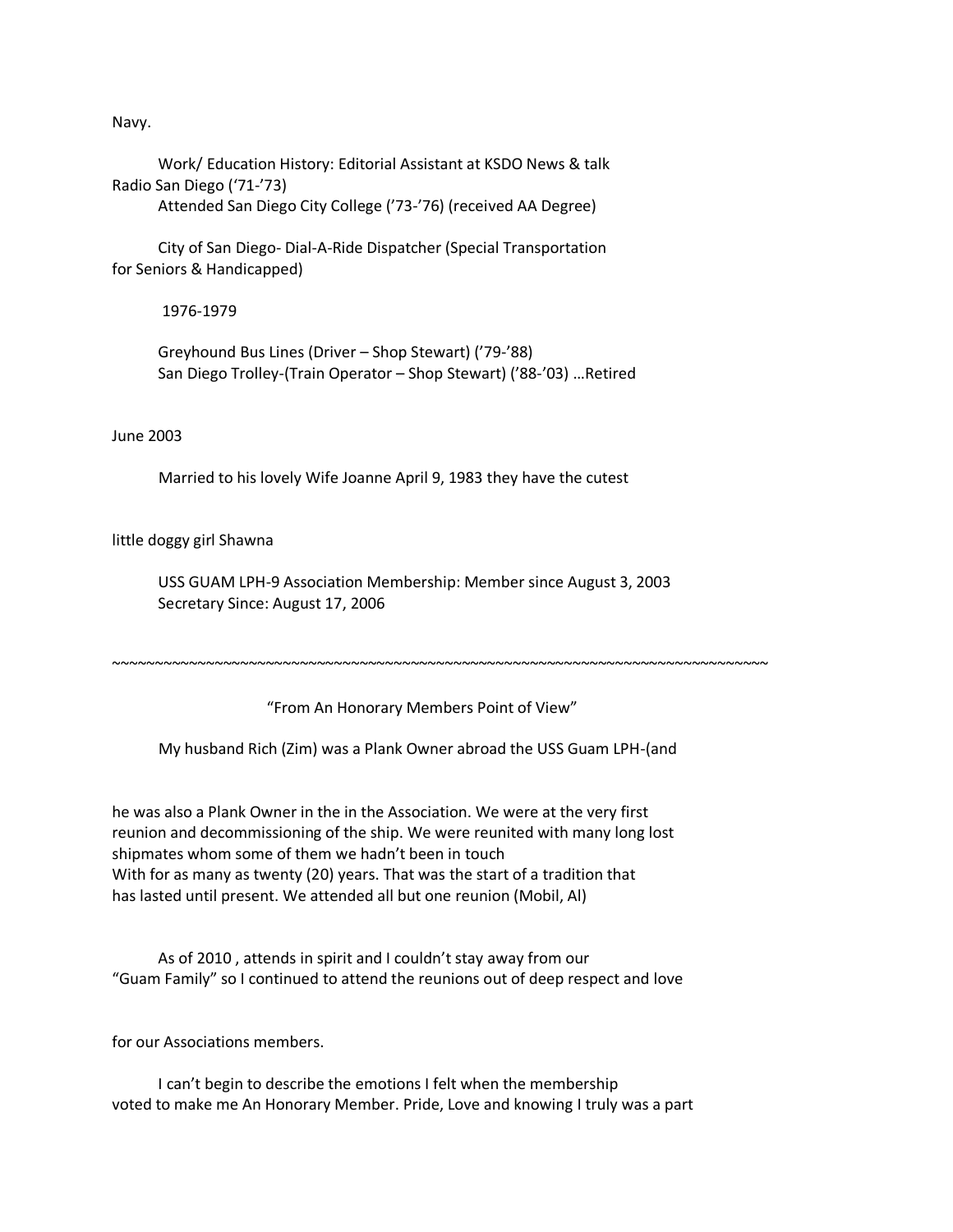of this "Guam Family and Association.

To me that was your way of saying you wanted me to continue to attend our Reunions. I can't imagine not attending and connecting with my extended Guam Family (or not doing the Chicken dance) at our yearly reunions.

The comradary with this group is the best, whether the guys agree or

disagree… It's always with the best interest of the Association at heart.

 My Guam "Sisters" are the most caring, loving, fun group of gals ever to be in one group. It's impossible to think about any one of them without a big smile coming to my face! Miss a reunion ? I don't see that ever happening unless I'm physically unable to get there or I've gone to join my Honey…

On that note I shall close with one last thought… Looking forward to

seeing all of you in Branson, MO in September!!

~~~~~~~~~~~~~~~~~~~~~~~~~~~~~~~~~~~~~~~~~~~~

Rosie

Ziemet

## From Warrior Aviation/ Flight Team

Warrior Aviation thanks you for your kind and generous support on behalf of our "Wings of Opportunity" Programs. Your support helps make a difference in the lives of those who have served and sacrificed for their country and deserve an opportunity to continue to serve in their desired capacity

of productive citizenship.

Thank you for hosting an event to which proceeds of \$250.00 were donated to Warriors Aviation. It is through continued support that we are able to help provide career training and job placement directly to veterans of recent theatres.

Please visit [www.warrioraviation.otrgfor](http://www.warrioraviation.otrgfor/) more information about our recent and upcoming events.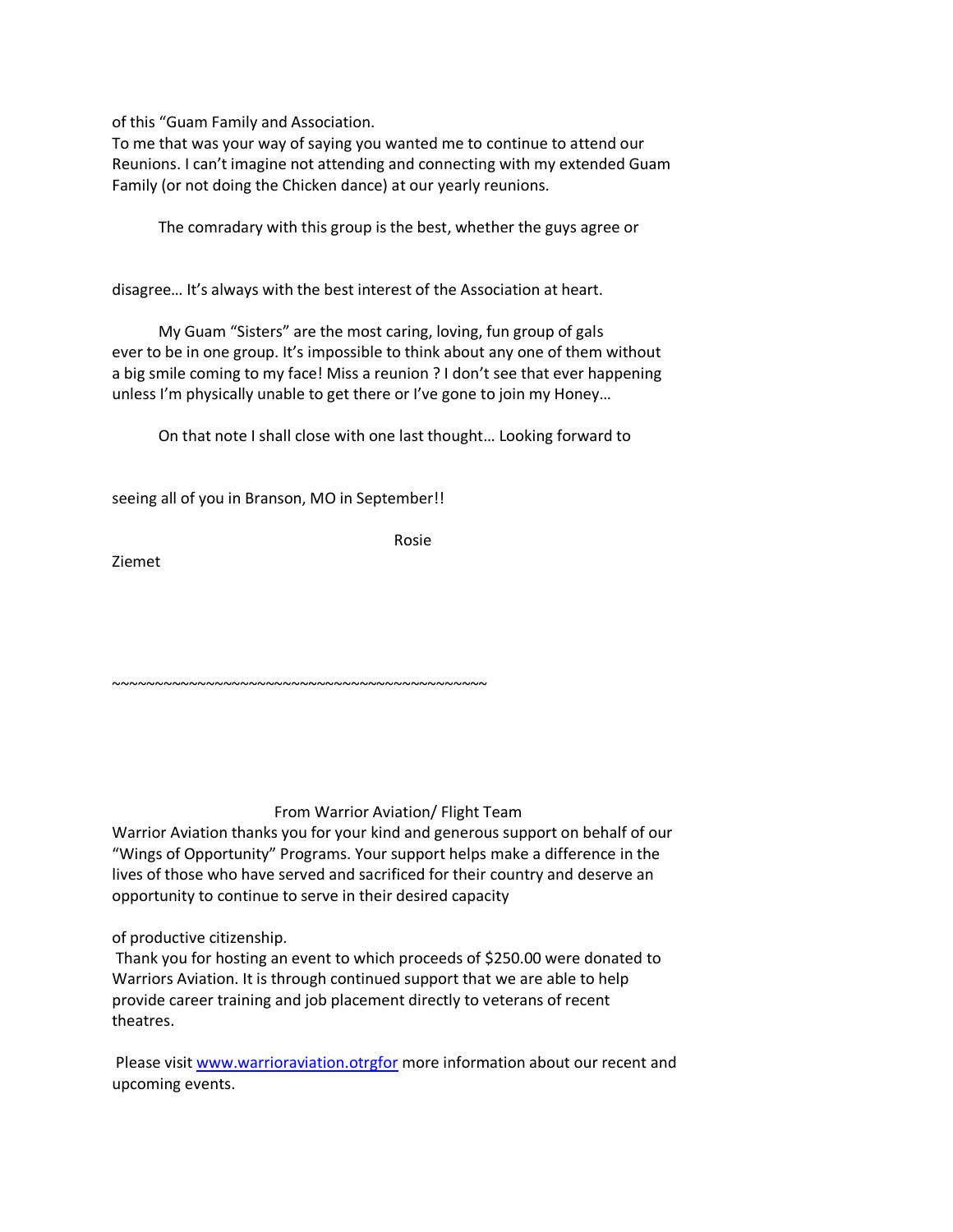Kind regards,

## WARRIOR AVIATION/FLIGHT TEAM

~~~~~~~~~~~~~~~~~~~~~~~~~~~~~~~~~~~~~~~~~~~~~~

I hope ALL of you are planning to attend next year's reunion in Branson, MO. Richard and Frank have worked at making this reunion hopefully one without an earthquake or hurricane. But one of fun and laughs. If you want to see who is signed up so far for the reunion you can go into the web site reunion and see all your shipmates who have signed up.

We would like to bring this to your attention. Our dues for membership is \$ 25.00 the increase for membership was voted on at our reunion 2011, the increase

was to take affect January 2012.

I would like to take a few lines to ask that if you know one our members that have been ill or in the hospital please call and let John Coburn or I know so we

can post it on e-mail or facebook. Sometime a card or a phone call can make a difference in their day. We have had a lot of our officers ill or in the hospital lately, Harvey Spinowitz and Richard Daggett.

From the Desk of the Treasurer:

The USS Guam LPH-9 Association is in good sound shape financially. We currently

have a balance of \$4527.87 as of March 15, 2012. Our fiscal year is from the end of last year's reunion to the beginning of next years.

|     | Dues received so | Beginning balance at the end of Annapolis reunion was \$3,305.90 |
|-----|------------------|------------------------------------------------------------------|
| far |                  | \$1,020.00                                                       |
|     | Bank             |                                                                  |
|     | interest         |                                                                  |
|     |                  |                                                                  |
| \$  | 1.97             |                                                                  |

Balance